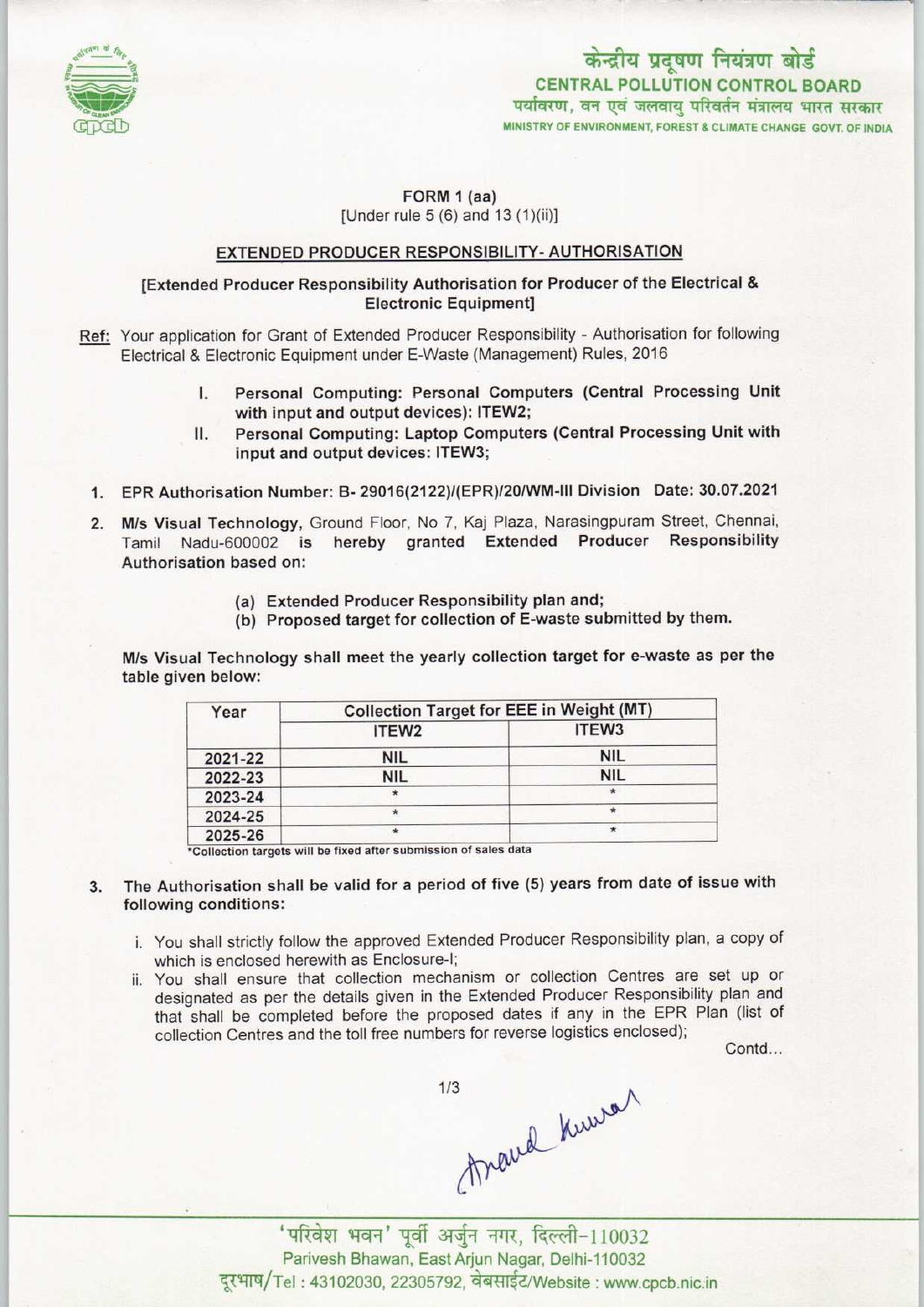

From pre page...

- iii. You shall ensure that all the collected e-waste is channelized to your dismantler/recycler M/s E Waste Solution, Industrial Shed 1.A Industrial Estate Sec-06 Faridabad and records shall be maintained at dismantler/ recycler and your end;
- iv. You shall maintain records, in Form-2 of these Rules, of e-waste and make such records available for scrutiny by Central Pollution Control Board;
- v. You shall file annual returns in Form-3 to the Central Pollution Control Board on or before 30th day of June following the financial year to which that returns relates.

## vi. General Terms & Conditions of the Authorisation:

- a.The authorisation shall comply with provisions of the Environment (Protection) Act, 1986 and the E-waste (Management) Rules,2016 made there under;
- b. The authorisation or its renewal shall be produced for inspection at the request of an officer authorised by the Central Pollution Control Board;
- c.Any change in the approved Extended Producer Responsibility plan should be informed to Central Pollution Control Board within 15 days on which decision shall be communicated by Central Pollution Control Board within sixty days;
- d. It is the duty of the authorised person to take prior permission of the Central Pollution Control Board to close down any collection centre/points or any other facility which are part of the EPR plan;
- e. An application for the renewal of authorisation shall be made as laid down in subrule (vi) of rule of 13(1) the E- Waste (Management) Rules, 2016;
- f.The Board reserves right to cancel/amend/revoke the authorisation at any time as perthe policy of the Board or Government.

## vii. Additional Conditions: -

- a) That the applicant will submit annual sales data along with annual returns;
- b) That the applicant has to ensure that the addresses of collection points provided by them in their EPR Plan are correct and traceable and the collection points/centres are functional;
- c) That the applicant will submit revised application for grant of EPR Authorisation in case of applicant adding/changing PRO or changing its EPR Plan;

Contd....

 $2/3$ 

Anaud Numar